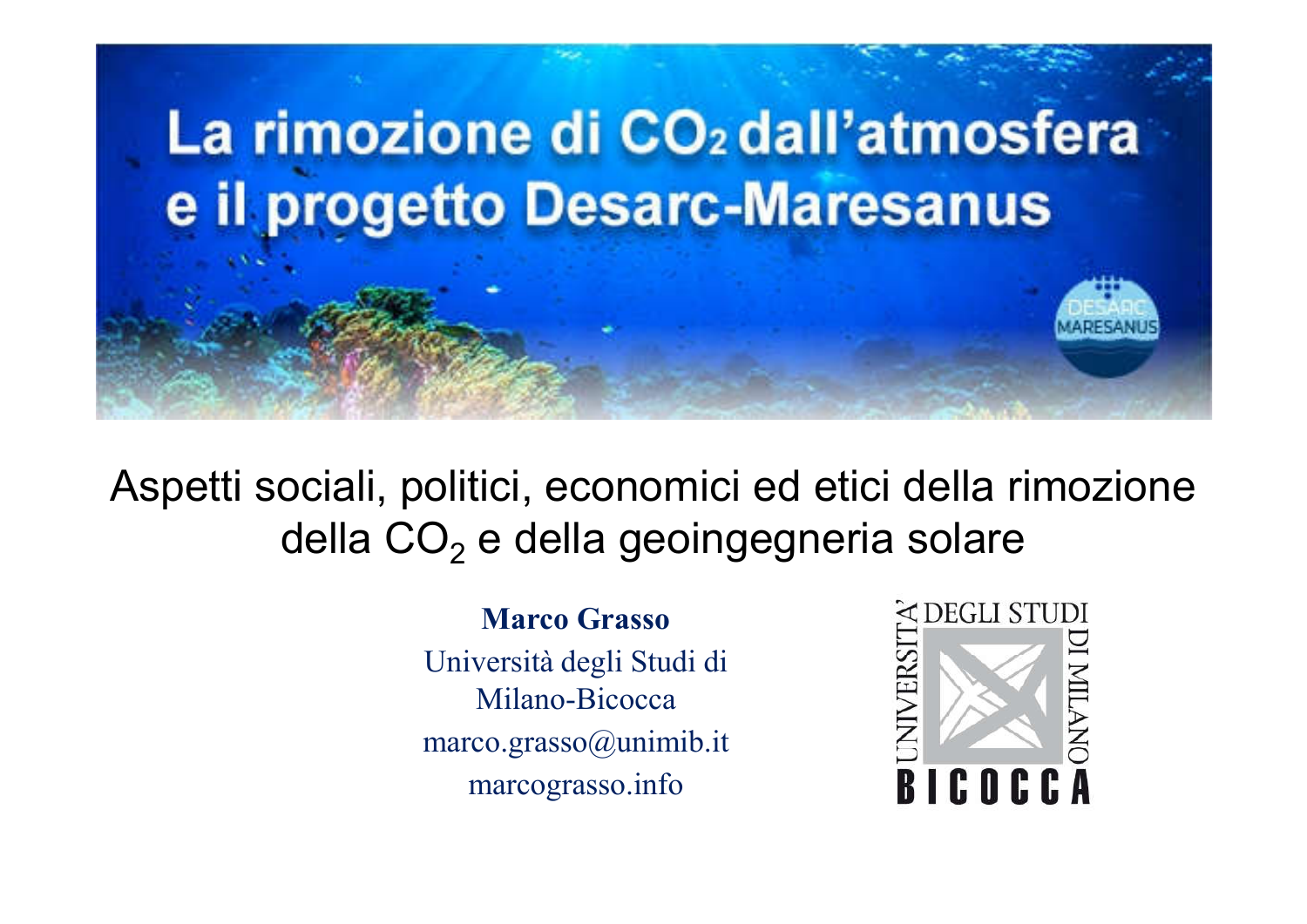#### GGR and SRM: social issues

- GGR (some, e.g., DAC) is scalable and sounds very much like pollution control  $\rightarrow$ less socially difficult than SRM
- Since some forms of GGR (e.g., afforestation, ocean fertilisation) mimic or enhance existing natural processes, public perception of GGR is more favourable ('respecting nature') than for SRM ('hacking the planet')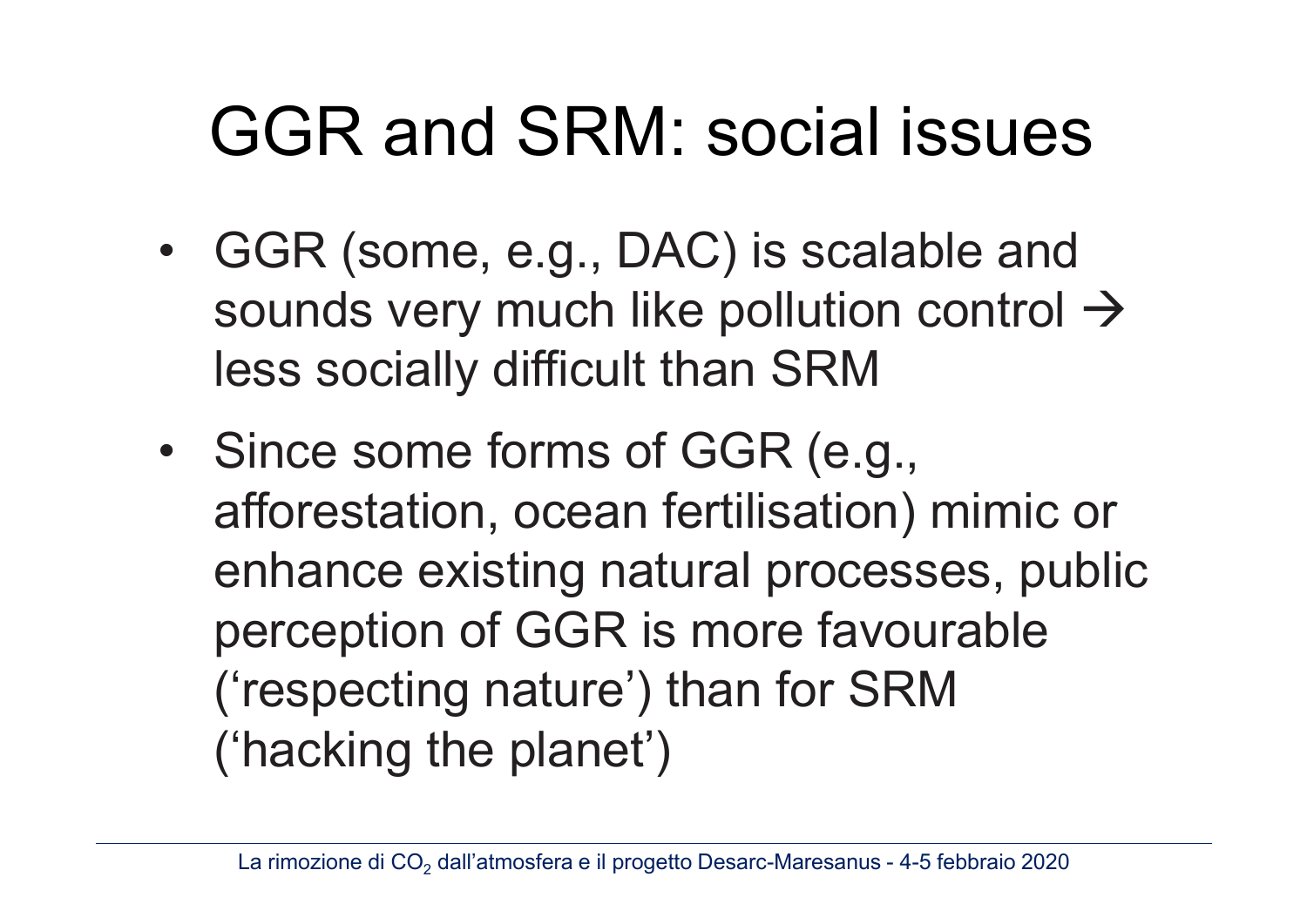## Politics of large-scale GGR & SRM

Distinctive considerations apply to large-scale GGR (and the DM project is L-S) and SRM:

- Who gains from research, development, and use? Who might lose out?
- Who would have a voice in decision-making, and who might not?
- Can traditional environmentalism and environmental policy – oriented toward reducing humans' impacts on the natural world – manage LS-GGR/SRM?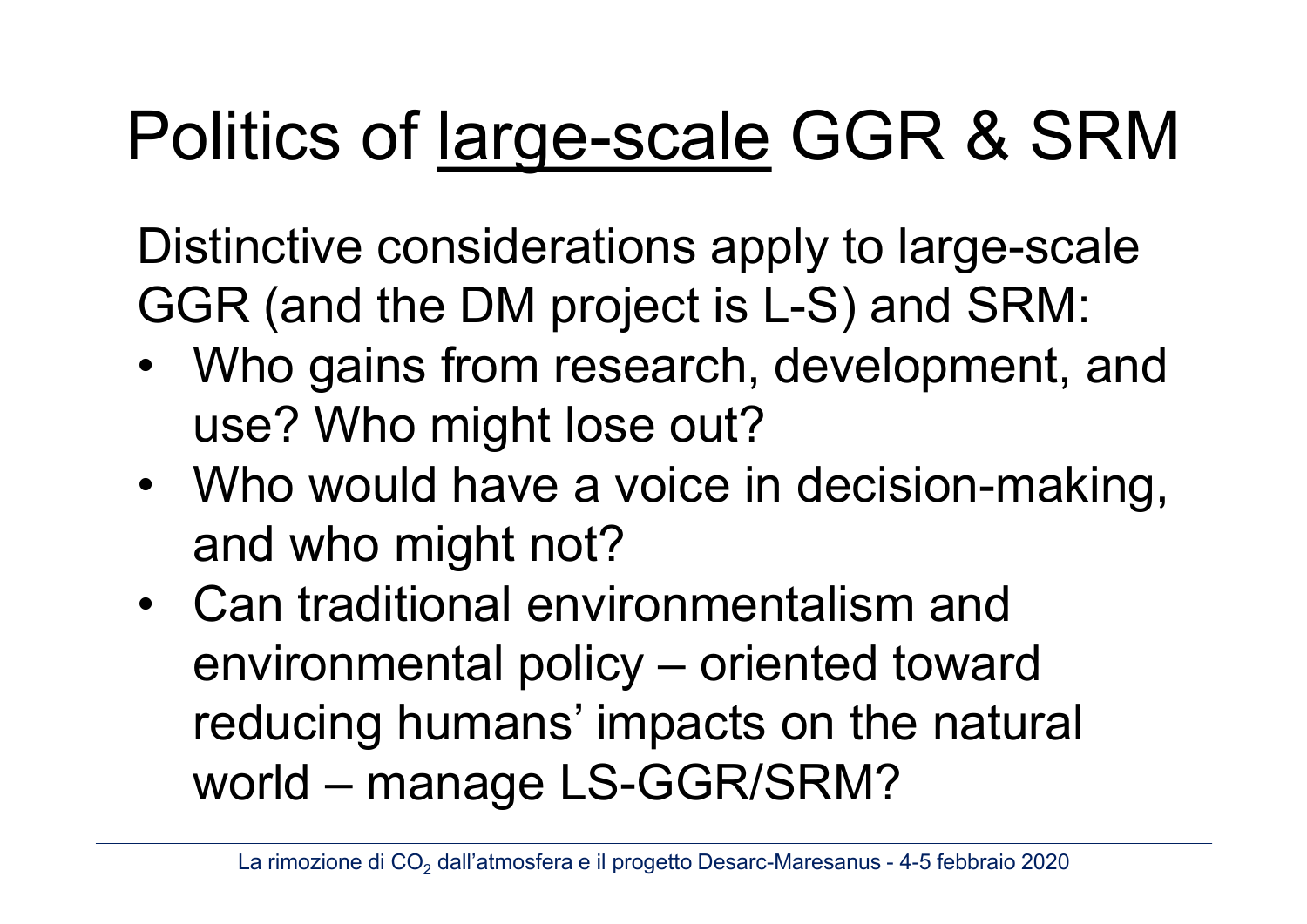# Governance of LS-GGR and SRM

- Who decides what and how much in case of international/global projects (e.g. alkalinisation of high seas –as in the DM project– or SAI)?
- Should the developing world take part to the governance?
- GGR and SRM may influence other responses to climate change
- These matters will be contested and politicised
- How and by whom?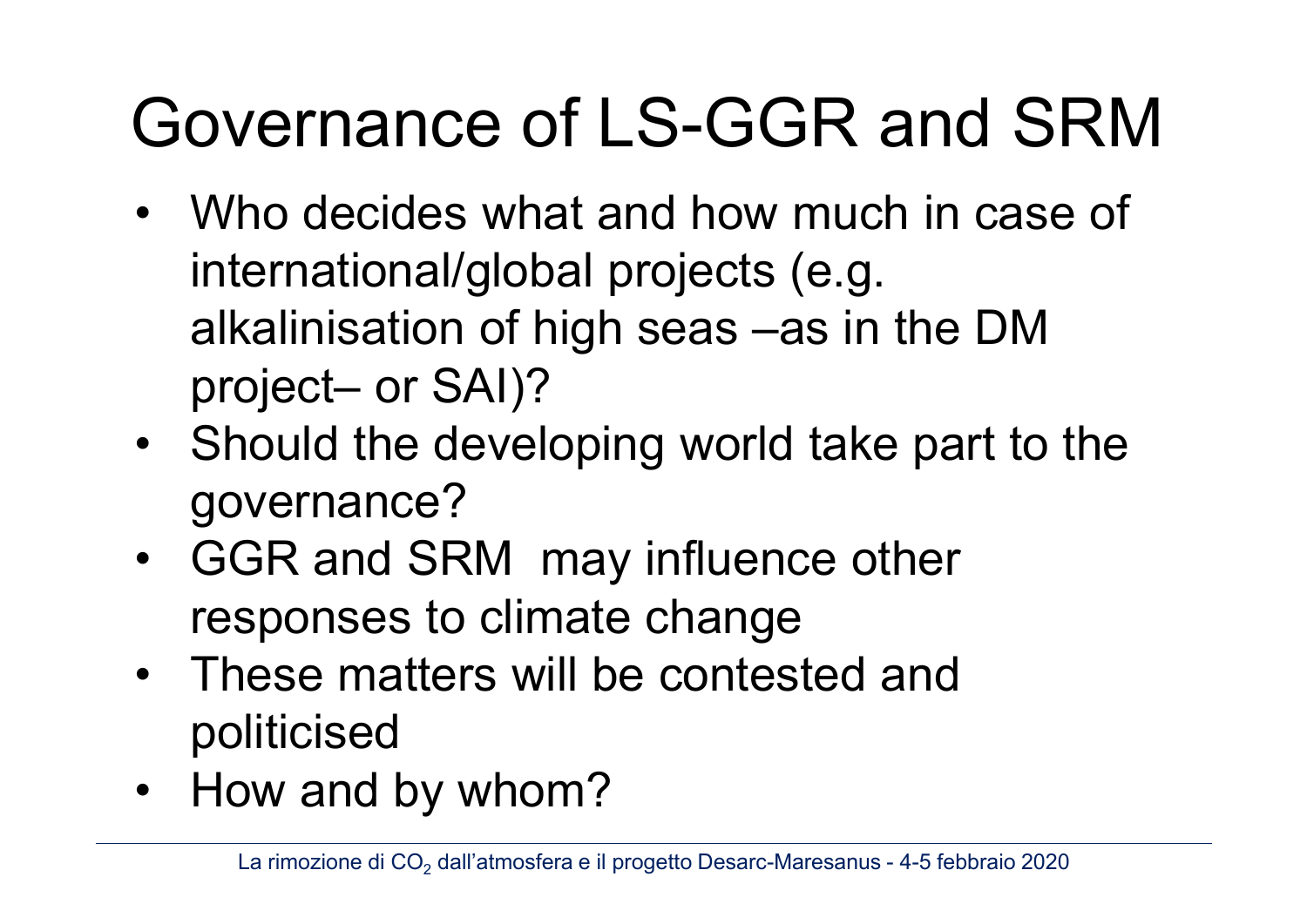### The economics of SRM

- SRM is not 'incredibly cheap' as it was originally believed
- For or a delivery cost of five to ten billion dollars a year, a fleet of airplanes or balloons could deposit enough aerosols in the stratosphere to counteract within weeks a significant fraction of the global warming caused since industrialization
- SRM is a 'high leverage technology', i.e. a technology that could exert large influence over global climate from relatively small inputs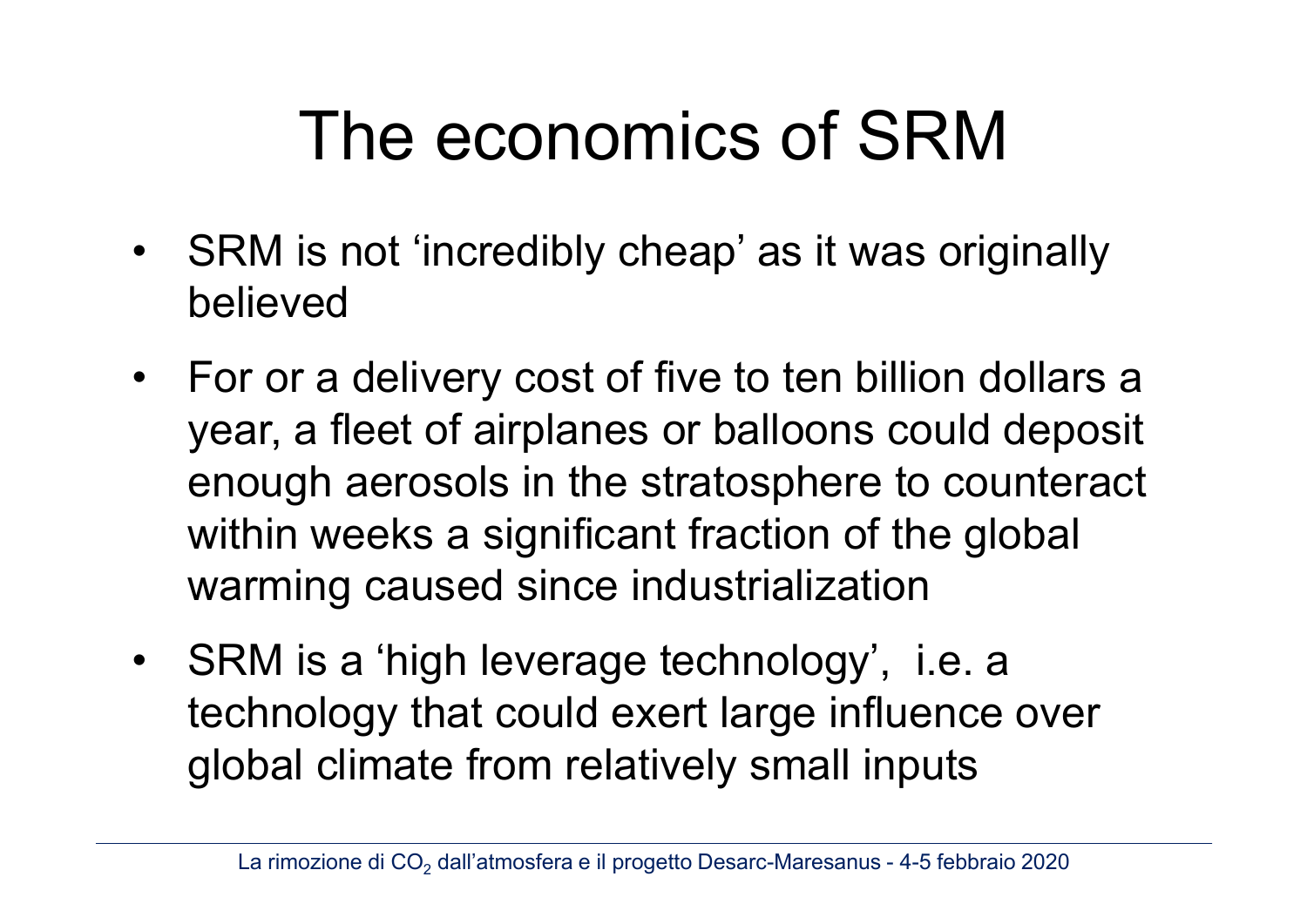### Basic ethical considerations of CE

- Specification: in an ethical perspective

- Small-scale GGR is a non-issue
- Large scale GGR is quite similar to SRM (CE)
- Successful CE can lessen a huge amount of human suffering and environmental harm
	- This is a great potential benefit of CE
	- These advantages are amplified if CE could be done without penalisation to the global economy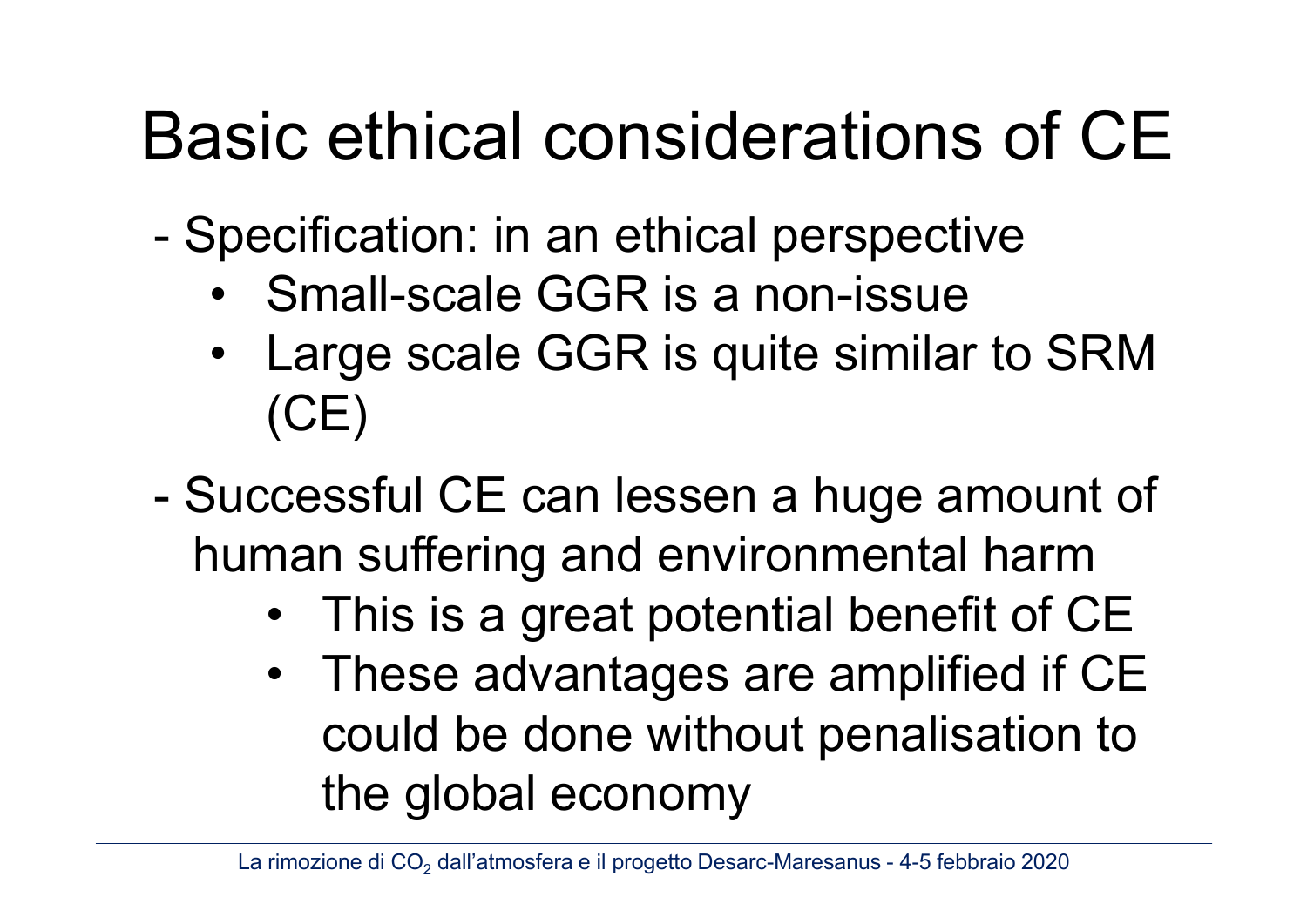### Policy and ethics of CE I: 'before'

- Moral hazard
- Moral corruption
- Hubris
- Technological fix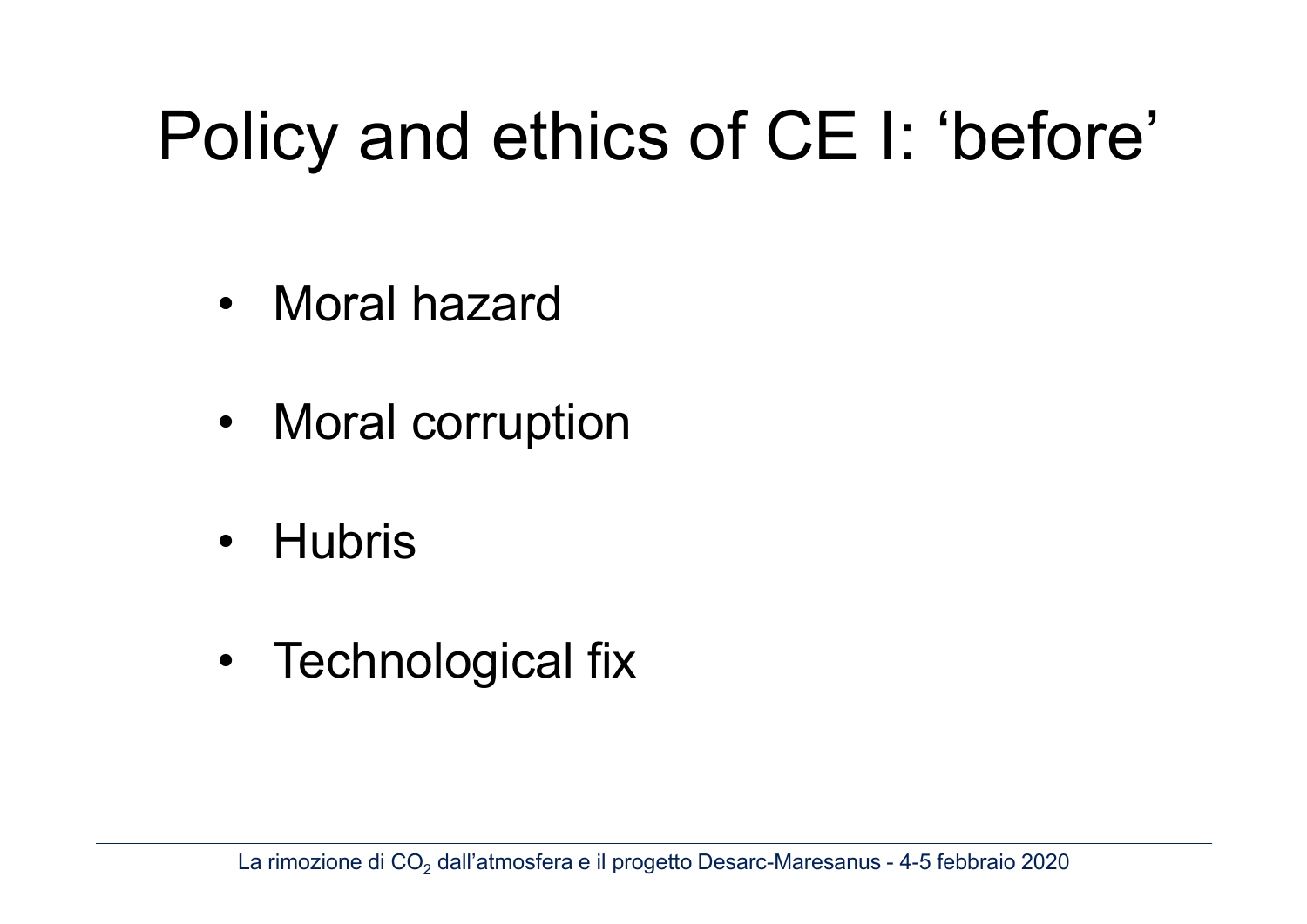# Policy and ethics of CE II: 'R&D'

- Principles governing research Oxford Principles:
	- 1) CE regulated as a public good;
	- 2) Public participation in CE decision making;
	- 3) Disclosure of research and open publication of results
	- 4) Independent assessment of impacts
	- 5) Governance before deployment
- Lock-in and path dependency
- Participation of the vulnerable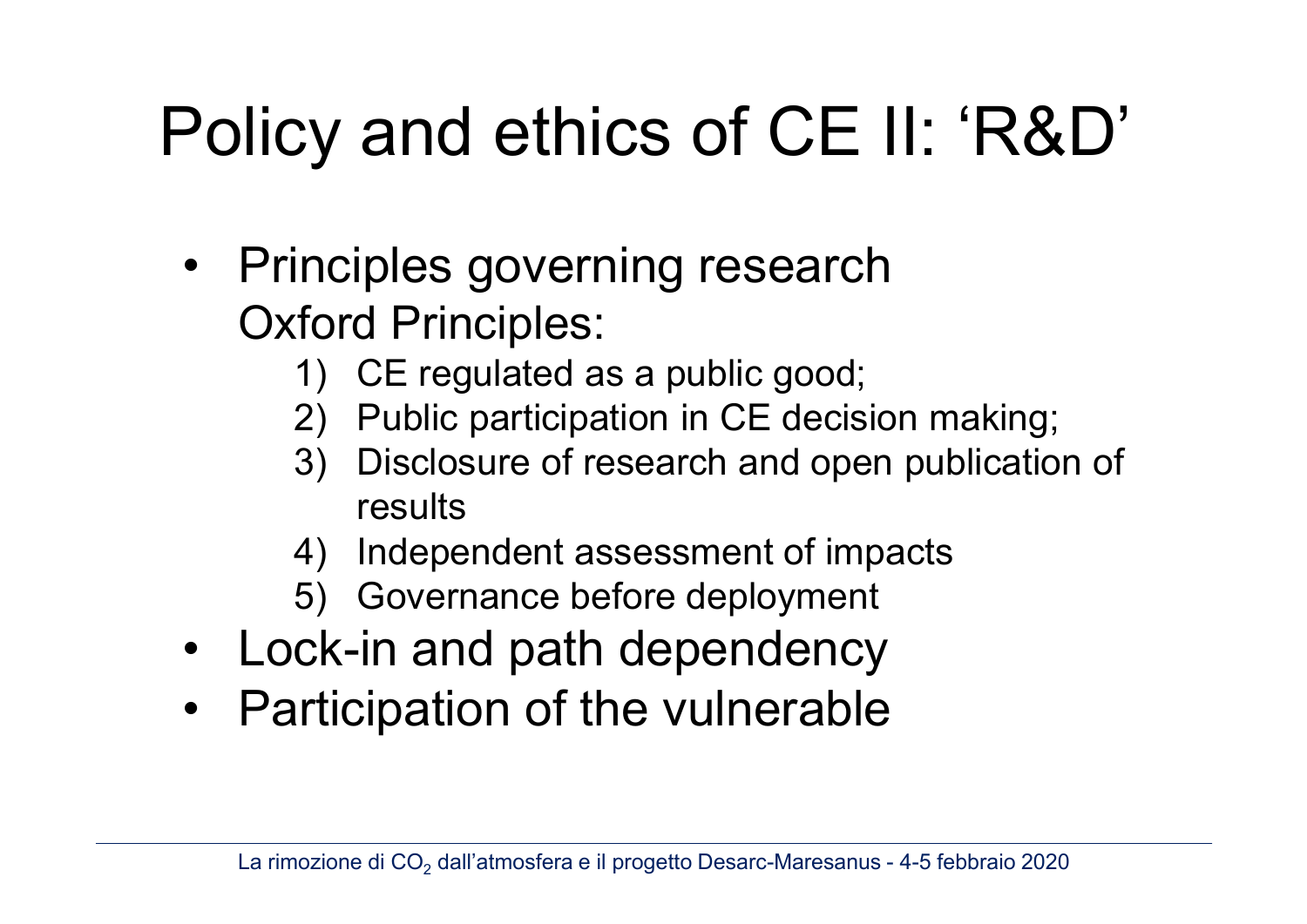## Policy and ethics of CE III: 'deployment'

- Procedural justice
- Distributive justice
- Legitimacy
- Responsibility (care and precaution)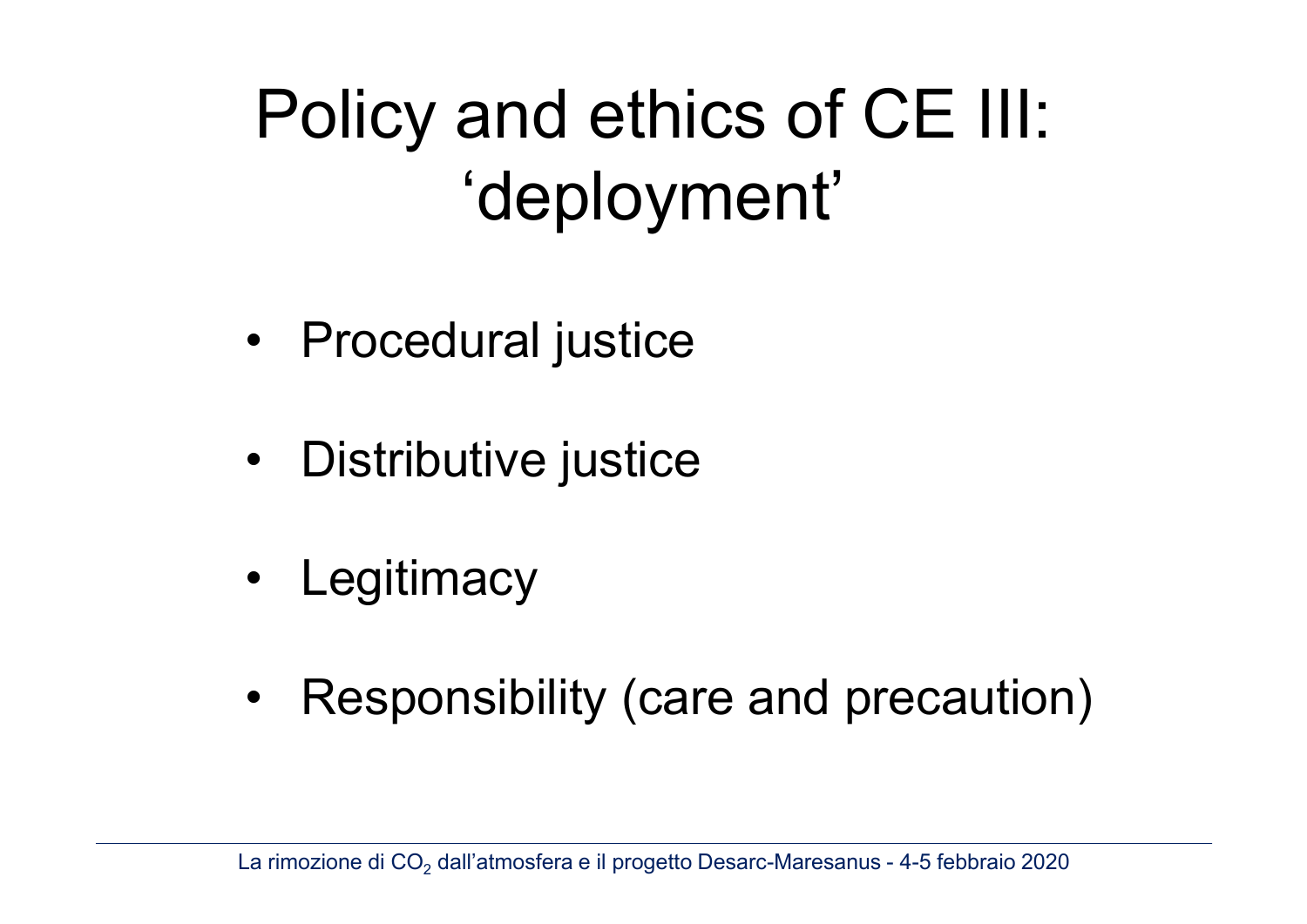# Policy and ethics of CE IV: 'postdeployment'

- Termination problem
- Cessations processes
- Designer climates